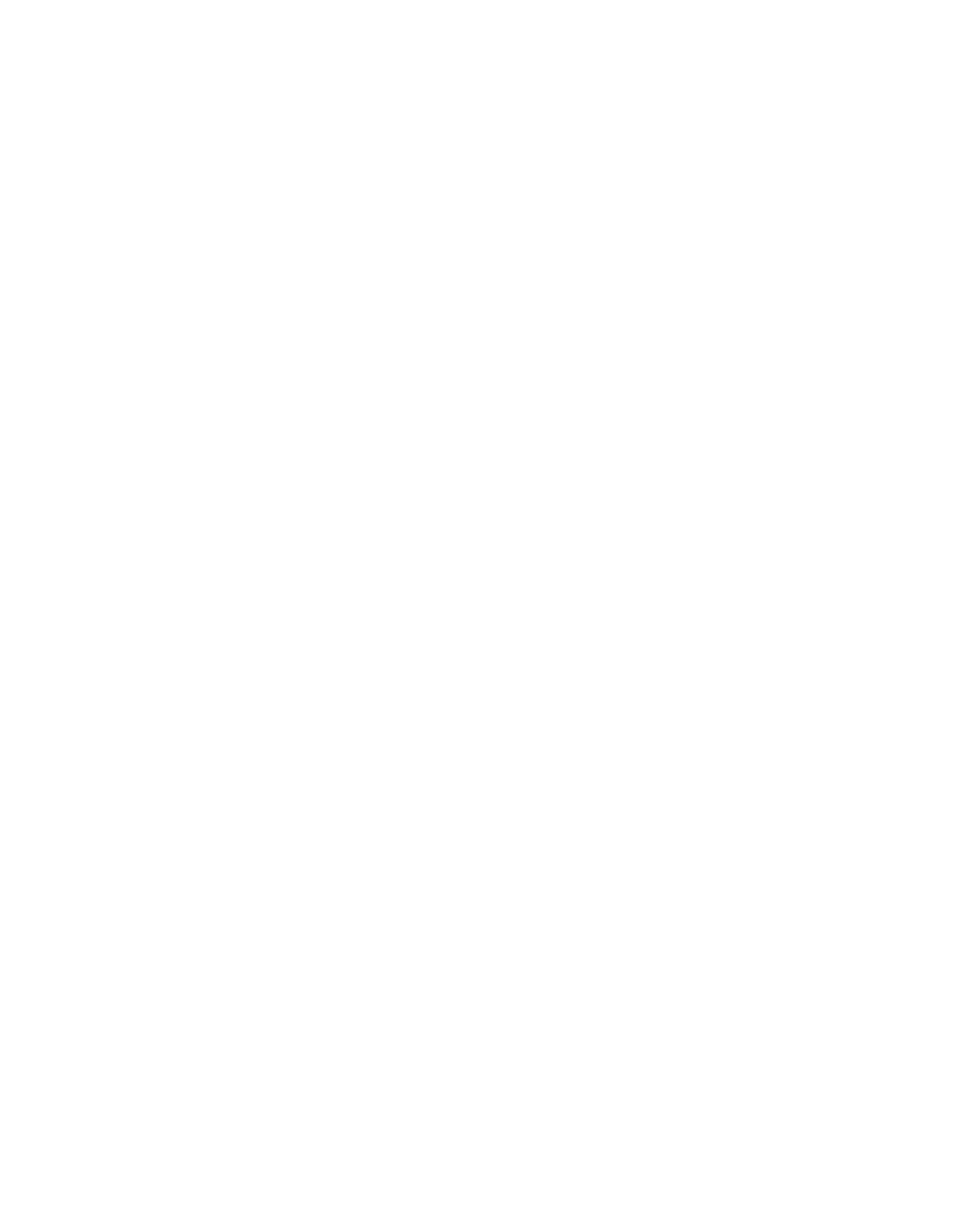

# **Tuition Assistance Application for 2022-23**

**School Office Use Only: New Student ( ) Returning Student ( )**

**\$50 Fee Paid: \_\_\_\_\_\_\_\_\_\_\_\_\_\_\_\_\_\_\_\_\_\_\_\_**

| First_                                                                                                                  |                                 |                                                   |  |  |
|-------------------------------------------------------------------------------------------------------------------------|---------------------------------|---------------------------------------------------|--|--|
|                                                                                                                         |                                 |                                                   |  |  |
|                                                                                                                         |                                 |                                                   |  |  |
| <b>Parent/Guardian A</b> (Parent or guardian responsible for student)                                                   |                                 |                                                   |  |  |
| First Name:                                                                                                             |                                 | Last Name:                                        |  |  |
| Relationship with Student: $\blacksquare$ Mother $\square$ Father $\square$ Grandparent<br>$\Box$ Guardian $\Box$ Other |                                 |                                                   |  |  |
| Currently Living With Student?                                                                                          |                                 |                                                   |  |  |
| <b>Mailing Address:</b>                                                                                                 |                                 |                                                   |  |  |
|                                                                                                                         | <b>Email Address:</b>           |                                                   |  |  |
| Employer:                                                                                                               |                                 | Occupation:                                       |  |  |
| If self-employed, type and name of business:                                                                            |                                 |                                                   |  |  |
| Parent/Guardian B (Parent or Guardian responsible for student)                                                          |                                 |                                                   |  |  |
| First Name:<br>Last Name:                                                                                               |                                 |                                                   |  |  |
| $\Box$ Father<br>$\Box$ Grandparent $\Box$ Guardian<br>$\Box$ Other<br>Relationship with Student: □ Mother              |                                 |                                                   |  |  |
| $\Box$<br>Currently Living With Student?<br>$No$ $\Box$<br><b>Press</b>                                                 |                                 |                                                   |  |  |
| <b>Mailing Address:</b>                                                                                                 |                                 |                                                   |  |  |
|                                                                                                                         | <b>Email Address:</b>           |                                                   |  |  |
| Employer:                                                                                                               |                                 | Occupation:                                       |  |  |
|                                                                                                                         |                                 |                                                   |  |  |
| Please List all your dependents:                                                                                        |                                 |                                                   |  |  |
| Age:                                                                                                                    |                                 | Attending School Name                             |  |  |
|                                                                                                                         | Yes<br>No<br>П<br>$\angle$ Age: | □<br>If self-employed, type and name of business: |  |  |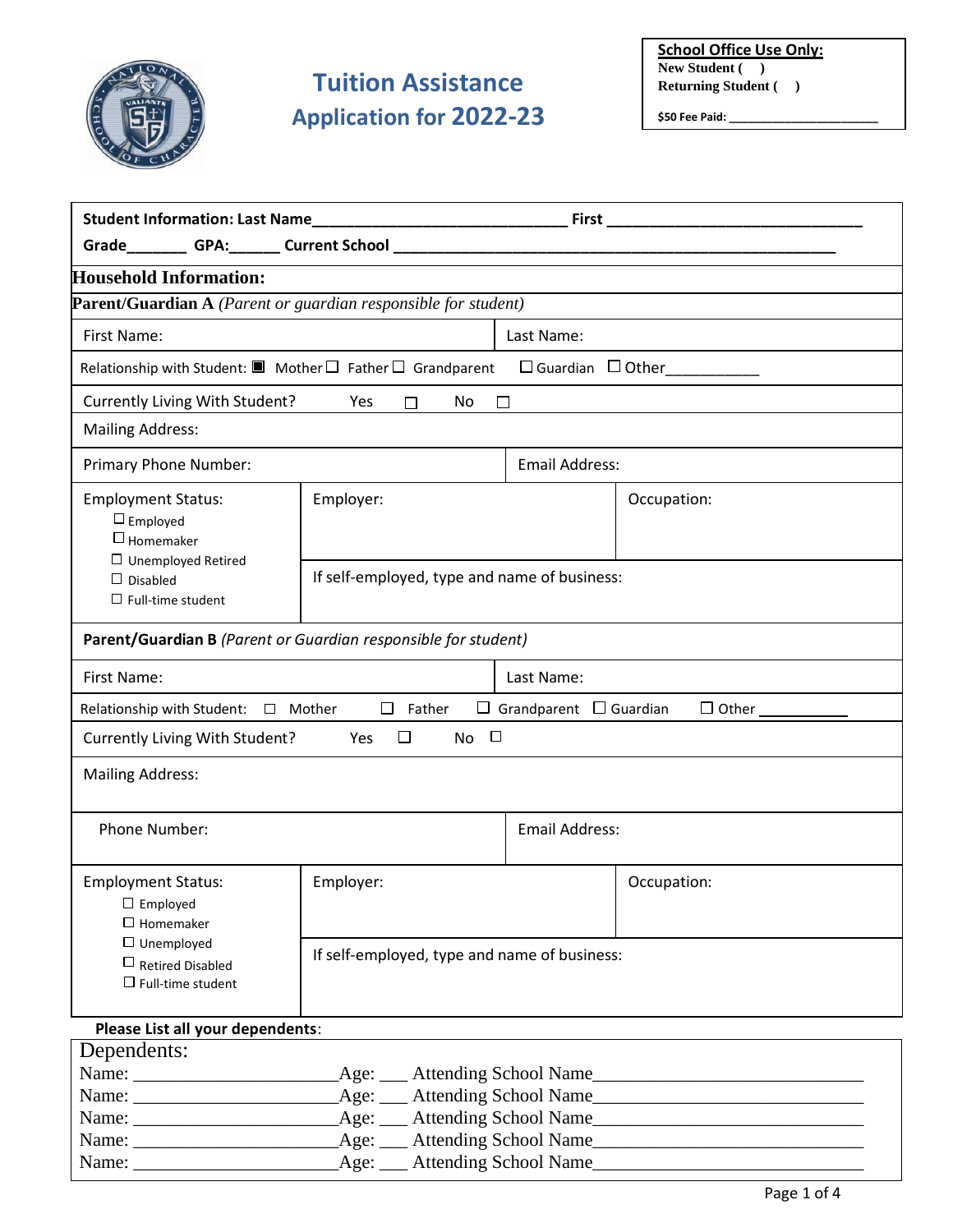| LIST OF INCOME SOURCES                                                                                |                                                                                              |                                                  |  |  |
|-------------------------------------------------------------------------------------------------------|----------------------------------------------------------------------------------------------|--------------------------------------------------|--|--|
| <b>ANNUAL SOURCES OF INCOME</b>                                                                       | PARENT/GUARDIAN A                                                                            | <b>PARENT/GUARDIAN B</b>                         |  |  |
| Income Tax Filing Status for Year                                                                     | Single $\Box$ Married Joint<br>Married Filed Separately                                      | Single narried Joint<br>Married Filed Separately |  |  |
| 2020                                                                                                  | Head of Household □ Do Not File                                                              | Head of Household □ Do Not File                  |  |  |
| Employment Income Form 1040 Line 1                                                                    | \$                                                                                           | \$                                               |  |  |
| <b>Business/Self-Employment Income</b>                                                                | $\zeta$                                                                                      | \$                                               |  |  |
| Cash Income (even if unreported)                                                                      | \$                                                                                           | \$                                               |  |  |
| Rental, S Corp, Partnership                                                                           | \$                                                                                           | \$                                               |  |  |
| <b>Pension</b>                                                                                        | \$                                                                                           | \$                                               |  |  |
| <b>Capital Gain</b>                                                                                   | \$                                                                                           | \$                                               |  |  |
| SSI (SSI statement)                                                                                   | \$                                                                                           | \$                                               |  |  |
| Unemployment (EDD statement)                                                                          | \$                                                                                           | \$                                               |  |  |
| <b>Disability (Annual Report)</b>                                                                     | \$                                                                                           | \$                                               |  |  |
| Alimony (Letter w/amount of support)                                                                  | \$                                                                                           | \$                                               |  |  |
| Child Support (Letter w/amount of support)                                                            | \$                                                                                           | \$                                               |  |  |
| <b>CALFRESH: Benefit Amount Statement</b>                                                             | \$                                                                                           | \$                                               |  |  |
| CALWORKS: WELFARE/TANF (Benefit<br>amount Statement)                                                  | \$                                                                                           | \$                                               |  |  |
| <b>Public Housing Assistance/SECTION 8</b><br>(Section 8 Allotment Amount)                            | \$                                                                                           | \$                                               |  |  |
| <b>OTHER INCOME</b> (Explain)                                                                         | \$                                                                                           | \$                                               |  |  |
| <b>TOTAL INCOME</b>                                                                                   | \$                                                                                           | \$                                               |  |  |
| <b>Additional Information:</b>                                                                        |                                                                                              |                                                  |  |  |
| <b>Residence:</b>                                                                                     |                                                                                              |                                                  |  |  |
| Own / Rent Payment: \$<br>$\circ$                                                                     |                                                                                              |                                                  |  |  |
| How much is your portion of the payment?<br>Live With Relatives/Friends:<br>O                         |                                                                                              |                                                  |  |  |
|                                                                                                       | ○ Section8 Housing/Federal Housing _______ How much is your portion of the payment? ________ |                                                  |  |  |
| <b>Assets</b> (as of the date of this application):                                                   |                                                                                              |                                                  |  |  |
|                                                                                                       |                                                                                              |                                                  |  |  |
| Retirement accounts: \$ __________________Home equity (if you own your home): \$ ____________________ |                                                                                              |                                                  |  |  |
| <b>Debt</b> (as of the date of this application):                                                     |                                                                                              |                                                  |  |  |
|                                                                                                       |                                                                                              |                                                  |  |  |
|                                                                                                       |                                                                                              |                                                  |  |  |
| ,我们也不会有什么。""我们的人,我们也不会有什么?""我们的人,我们也不会有什么?""我们的人,我们也不会有什么?""我们的人,我们也不会有什么?""我们的人                      |                                                                                              |                                                  |  |  |
|                                                                                                       |                                                                                              |                                                  |  |  |
|                                                                                                       |                                                                                              |                                                  |  |  |
|                                                                                                       |                                                                                              |                                                  |  |  |

\_\_\_\_\_\_\_\_\_\_\_\_\_\_\_\_\_\_\_\_\_\_\_\_\_\_\_\_\_\_\_\_\_\_\_\_\_\_\_\_\_\_\_\_\_\_\_\_\_\_\_\_\_\_\_\_\_\_\_\_\_\_\_\_\_\_\_\_\_\_\_\_\_\_\_\_\_\_\_\_\_\_\_\_\_\_\_\_\_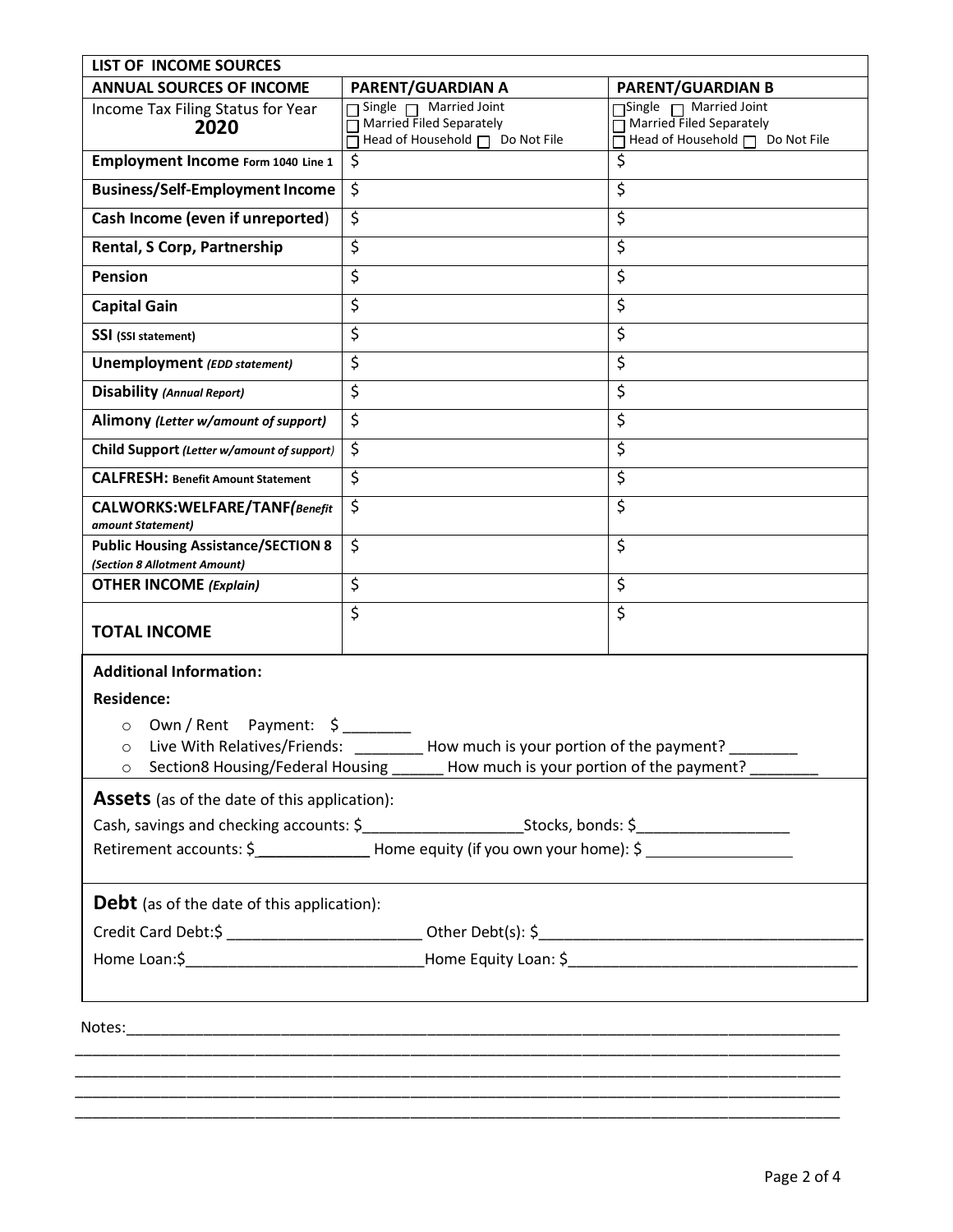| <b>MONTHLY EXPENSE REPORT</b>     |                                 |  |  |
|-----------------------------------|---------------------------------|--|--|
| <b>TYPE OF EXPENSE</b>            | <b>MONTHLY PAYMENT</b>          |  |  |
| <b>HOUSING</b>                    |                                 |  |  |
| Mortgage/Rent (YOUR PORTION)      | \$                              |  |  |
| Repairs/Maintenance Fees/HOA Fess | $\overline{\xi}$                |  |  |
| <b>UTILITIES</b>                  |                                 |  |  |
| Water and Power                   | \$                              |  |  |
| Gas                               | $\overline{\xi}$                |  |  |
| Phone/Cell Phone                  | \$                              |  |  |
| Cable/Internet                    | $\overline{\xi}$                |  |  |
|                                   | $\overline{\xi}$                |  |  |
| <b>Food Expenses</b>              | $\overline{\boldsymbol{\zeta}}$ |  |  |
| <b>TRANSPORTATION</b>             |                                 |  |  |
| Car Payment(s)                    | \$                              |  |  |
| Gas                               | \$                              |  |  |
| Car Insurance                     | $\overline{\xi}$                |  |  |
| <b>PERSONAL</b>                   |                                 |  |  |
| Health Insurance                  | \$                              |  |  |
| Life Insurance                    | $\overline{\xi}$                |  |  |
| <b>Credit Card Payments</b>       | $\overline{\xi}$                |  |  |
| Misc. Payments                    | $\overline{\boldsymbol{\zeta}}$ |  |  |
| <b>Educational Expenses</b>       |                                 |  |  |
| <b>Current school tuition</b>     | \$                              |  |  |
|                                   | \$                              |  |  |
|                                   | $\overline{\xi}$                |  |  |
|                                   | $\overline{\xi}$                |  |  |
|                                   | $\overline{\mathsf{S}}$         |  |  |
|                                   | \$                              |  |  |
|                                   | $\overline{\xi}$                |  |  |
|                                   | $\overline{\boldsymbol{\zeta}}$ |  |  |
|                                   |                                 |  |  |
| <b>TOTAL MONTHLY EXPENSES</b>     | \$                              |  |  |

**Please use the space below to write a brief comment to help us understand your financial need/or special circumstances. \_\_\_\_\_\_\_\_\_\_\_\_\_\_\_\_\_\_\_\_\_\_\_\_\_\_\_\_\_\_\_\_\_\_\_\_\_\_\_\_\_\_\_\_\_\_\_\_\_\_\_\_\_\_\_\_\_\_\_\_\_\_\_\_\_\_\_\_\_\_\_\_\_\_\_\_\_\_\_\_\_\_\_\_\_\_\_\_\_\_**

**\_\_\_\_\_\_\_\_\_\_\_\_\_\_\_\_\_\_\_\_\_\_\_\_\_\_\_\_\_\_\_\_\_\_\_\_\_\_\_\_\_\_\_\_\_\_\_\_\_\_\_\_\_\_\_\_\_\_\_\_\_\_\_\_\_\_\_\_\_\_\_\_\_\_\_\_\_\_\_\_\_\_\_\_\_\_\_\_\_\_ \_\_\_\_\_\_\_\_\_\_\_\_\_\_\_\_\_\_\_\_\_\_\_\_\_\_\_\_\_\_\_\_\_\_\_\_\_\_\_\_\_\_\_\_\_\_\_\_\_\_\_\_\_\_\_\_\_\_\_\_\_\_\_\_\_\_\_\_\_\_\_\_\_\_\_\_\_\_\_\_\_\_\_\_\_\_\_\_\_\_ \_\_\_\_\_\_\_\_\_\_\_\_\_\_\_\_\_\_\_\_\_\_\_\_\_\_\_\_\_\_\_\_\_\_\_\_\_\_\_\_\_\_\_\_\_\_\_\_\_\_\_\_\_\_\_\_\_\_\_\_\_\_\_\_\_\_\_\_\_\_\_\_\_\_\_\_\_\_\_\_\_\_\_\_\_\_\_\_\_\_ \_\_\_\_\_\_\_\_\_\_\_\_\_\_\_\_\_\_\_\_\_\_\_\_\_\_\_\_\_\_\_\_\_\_\_\_\_\_\_\_\_\_\_\_\_\_\_\_\_\_\_\_\_\_\_\_\_\_\_\_\_\_\_\_\_\_\_\_\_\_\_\_\_\_\_\_\_\_\_\_\_\_\_\_\_\_\_\_\_\_**

**\_\_\_\_\_\_\_\_\_\_\_\_\_\_\_\_\_\_\_\_\_\_\_\_\_\_\_\_\_\_\_\_\_\_\_\_\_\_\_\_\_\_\_\_\_\_\_\_\_\_\_\_\_\_\_\_\_\_\_\_\_\_\_\_\_\_\_\_\_\_\_\_\_\_\_\_\_\_\_\_\_\_\_\_\_\_\_\_\_\_ \_\_\_\_\_\_\_\_\_\_\_\_\_\_\_\_\_\_\_\_\_\_\_\_\_\_\_\_\_\_\_\_\_\_\_\_\_\_\_\_\_\_\_\_\_\_\_\_\_\_\_\_\_\_\_\_\_\_\_\_\_\_\_\_\_\_\_\_\_\_\_\_\_\_\_\_\_\_\_\_\_\_\_\_\_\_\_\_\_\_ \_\_\_\_\_\_\_\_\_\_\_\_\_\_\_\_\_\_\_\_\_\_\_\_\_\_\_\_\_\_\_\_\_\_\_\_\_\_\_\_\_\_\_\_\_\_\_\_\_\_\_\_\_\_\_\_\_\_\_\_\_\_\_\_\_\_\_\_\_\_\_\_\_\_\_\_\_\_\_\_\_\_\_\_\_\_\_\_\_\_ \_\_\_\_\_\_\_\_\_\_\_\_\_\_\_\_\_\_\_\_\_\_\_\_\_\_\_\_\_\_\_\_\_\_\_\_\_\_\_\_\_\_\_\_\_\_\_\_\_\_\_\_\_\_\_\_\_\_\_\_\_\_\_\_\_\_\_\_\_\_\_\_\_\_\_\_\_\_\_\_\_\_\_\_\_\_\_\_\_**

### **Please let us know how much aid will you need?**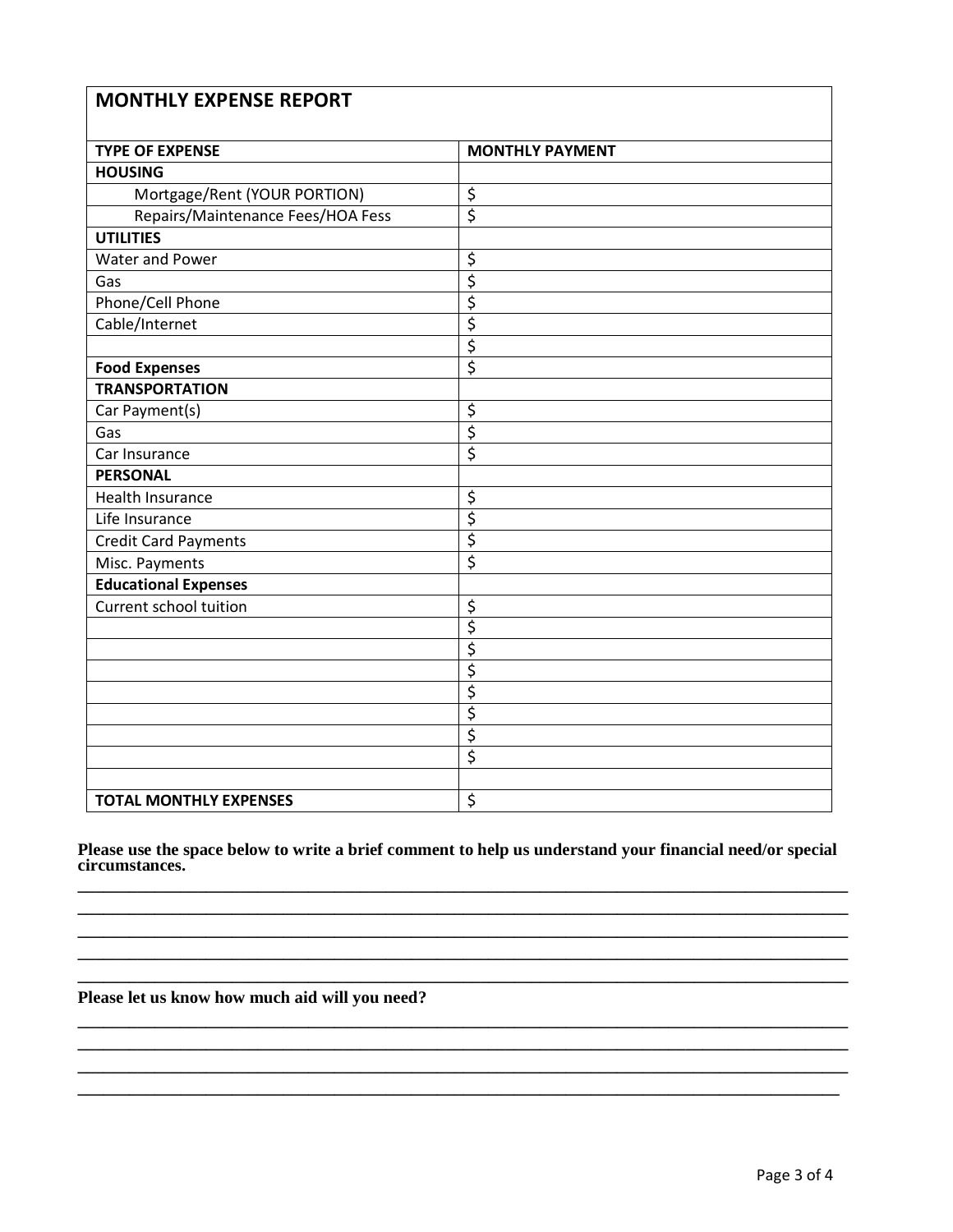### **St. Genevieve High School Financial Aid Terms and Conditions**

**St. Genevieve High School Financial Aid Program is designed to assist students with tuition for enrollment.** All information submitted in this application is confidential and provided for the purposes of determining eligibility for an aid from Saint Genevieve High School. By signing this application, you verify that you understand and agree that all information provided on this form is true, accurate and complete to the best of your knowledge. You further agree that you have provided requested forms for proof of income. St. Genevieve High School is under no obligation to review or accept any application that is incomplete, ineligible, unsigned, has not provided adequate proof of income, has discrepancies or lack of information that makes it not possible to render a funding decision.

#### **POLICY FOR PROOF OF INCOME**

- Proof Of Income
	- <sup>o</sup> Copies of **2020** Tax Returns
		- Page 1 and 2 TAX RETURNS **(1040, 1040A, 1040EZ)**
		- Copies of all supporting tax schedules if you have income from any of following sources:
		- **Business** (Form 1040, Submit Schedule C or C-EZ:, other expenses)
		- **Rental Property, Partnership, Trust (Form 1040)**
		- **S Corporation** (Form 1040)
- If laid off or unemployed please supply
	- **Employer's letter/notification of lay off and a copy of unemployment benefits**
- Cash Income Statement of income from employer or Notarized statement of proof of income
- **Non-Taxable Income -** Copies of all supporting documentation
	- Social Security Income, CALWORKS: Welfare/TANF, Child Support, Cal fresh: Food Stamps, *Worker Compensation, Disability, Alimony, Section 8: Public Housing*

#### **In order to receive Financial Assistance from St. Genevieve High School, parent(s) must agree to**

#### **participate in school wide fundraisers:**

- **All recipients** must sell raffle tickets totaling \$300 and participate in Casino Night fundraiser \$60. Note: the cost of these tickets will be added to your FACTS tuition account. Total fundraiser amount will be \$360.00.
- **If granted more than \$2,000** you will be asked to participate in additional fundraising activities, including:
- SCRIP- Each family must sell a total amount of \$1500.00 for the year

#### **Service hours:**

- Parents agree to complete required service hours or pay \$15 for each hour not served
- **Total hours will be determined according to the amount granted**

#### Terms and Conditions: Please take a moment to review the application instructions and requested documents one final time

This application and the amount granted by St Genevieve High School to your family should NOT be discussed with any other

#### parent.

- If confidentiality is breached, we reserve the right to rescind your tuition assistance
- Registration fee must be paid
- Your FACTS account has to be setup to insure the finalization of your application
- Any student cleared from CEF waitlist who has received \$2,000 or more from SGHS financial aid program will not receive additional funding once CEF waitlist is cleared
- *Student must attend all school wide major events: Night schools, Special events, Open House, Masses or risk losing their aid*
- *Student must comply with the terms of their application*
- **Student must consistently uphold and live the six pillars of character**
- *Student must maintain a minimum GPA of 2.0*
- *Student understands that if he/she is placed on academic or behavioral probation will risk losing some or all of the financial aid*
- *We ask all parents to attend Night Schools. You will earn service hours while attending Night School events*
- Once your application is processed and finalized you will receive an email or mail from FACTS Management Company indicating the adjustments made to your account

### SAINT GENEVIEVE HIGH SCHOOL HAS LIMITED BUDGET FOR FINANCIAL AID. WE RESERVE THE RIGHT TO DENY YOUR REQUEST DUE TO BUDGET CONSTRAINTS.

Your signature below indicates that you have read and understood the terms of this program.

The information provided on this application is true, accurate and complete.

#### **We thank you for investing in your child's future!**

Signature of Parent/Guardian A: Date: Date: Date: Date: Date: Date: Date: Date: Date: Date: Date: Date: Date: Date: Date: Date: Date: Date: Date: Date: Date: Date: Date: Date: Date: Date: Date: Date: Date: Date: Date: Date

Signature of Parent/Guardian B: \_\_\_\_\_\_\_\_\_\_\_\_\_\_Date: